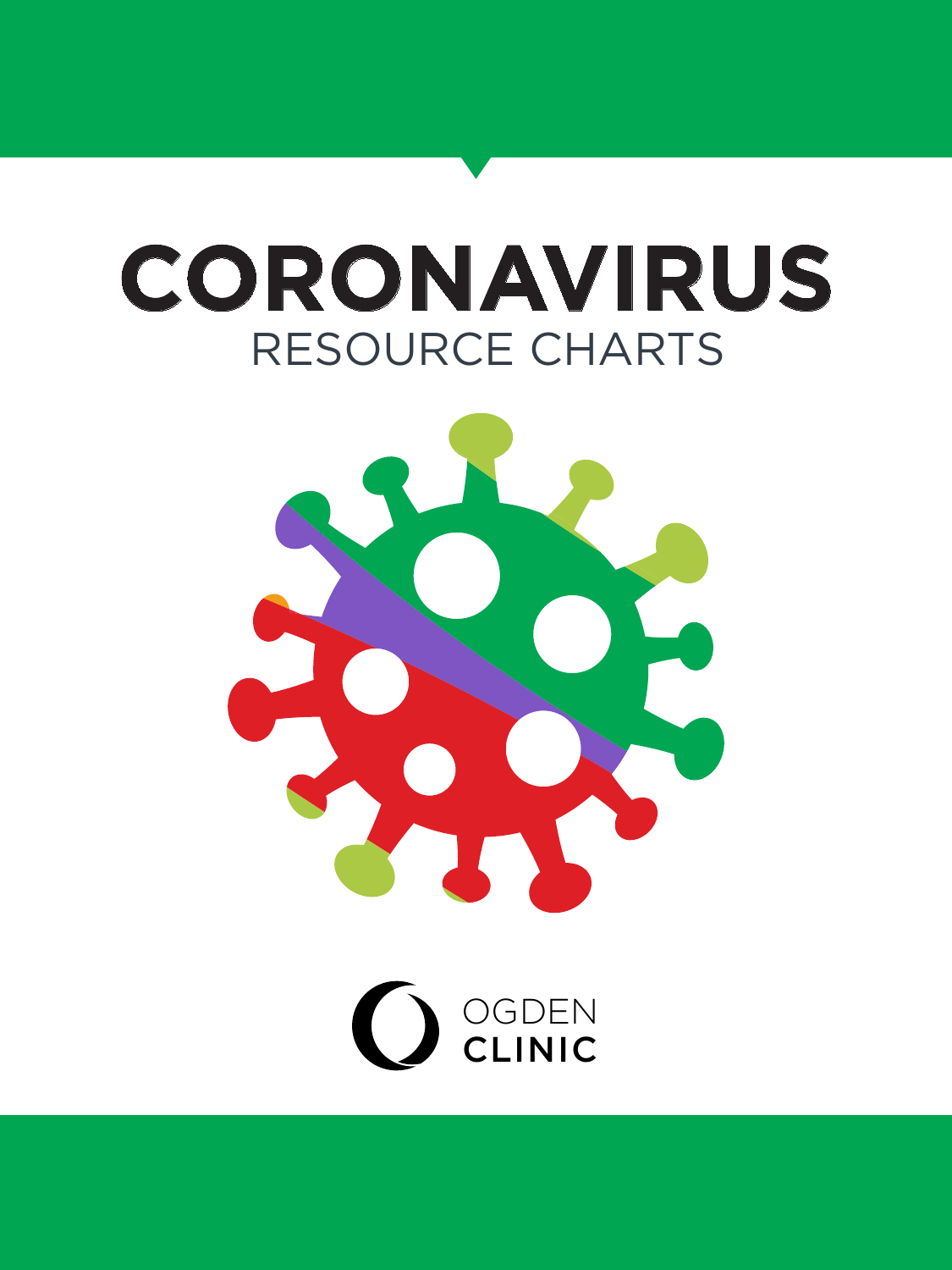### **CORONAVIRUS RESOURCE CHARTS**

| SYMPTOM CHECKER                  | 3 |
|----------------------------------|---|
| REDUCE THE RISK & SPREAD         |   |
| <b>MANAGING COVID-19 AT HOME</b> | 5 |
| URGENT CARE LOCATIONS MAP        | 6 |



**801-475-3000** ogdenclinic.com/covid19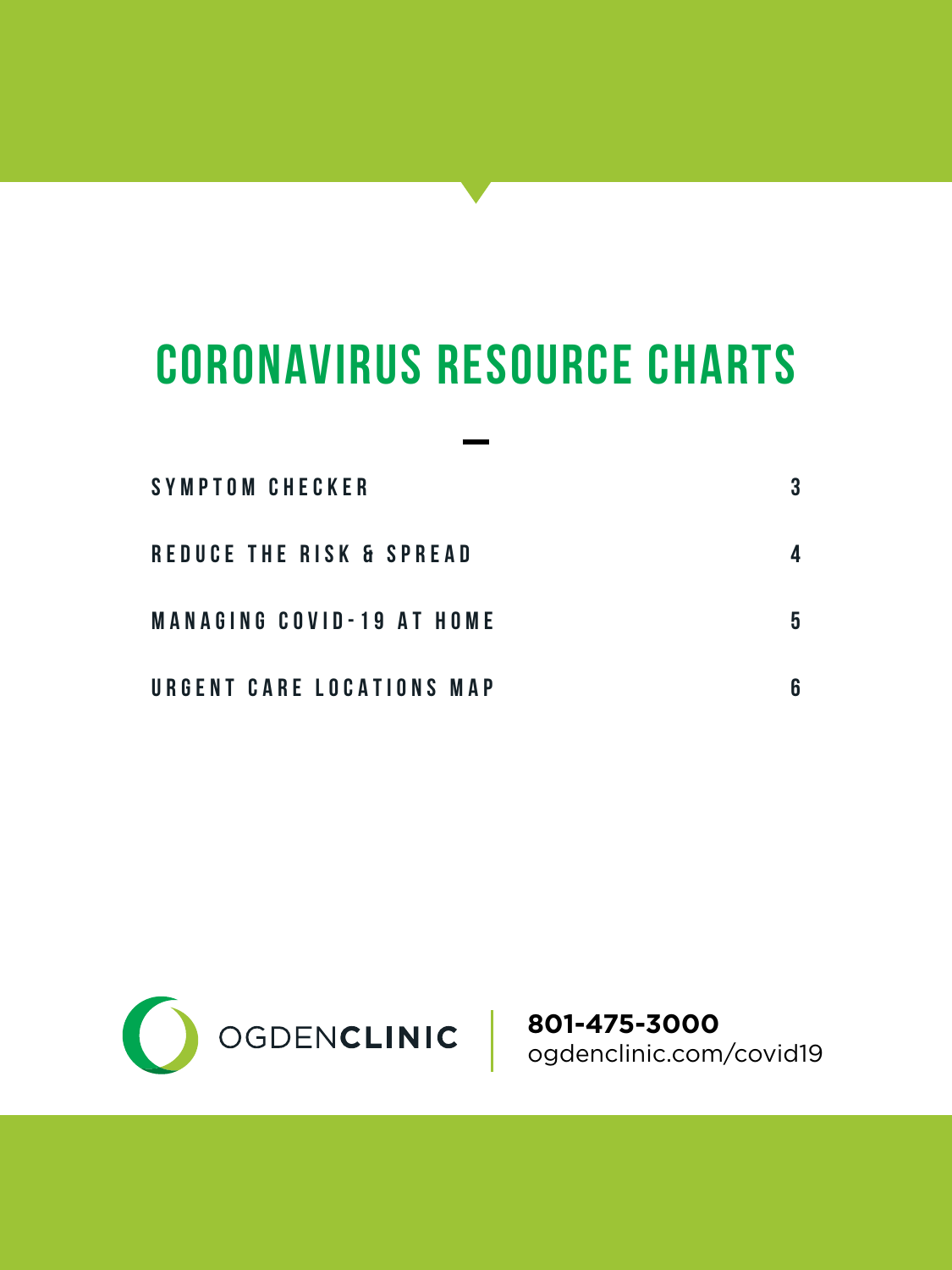# SYMPTOM **CHECKER**

Do I have coronavirus, the flu, or the common cold?

| <b>SYMPTOMS</b>        | <b>COVID-19</b>   | <b>FLU</b>         | COLD             |
|------------------------|-------------------|--------------------|------------------|
| <b>ONSET</b>           | <b>VARIES</b>     | <b>ABRUPTLY</b>    | <b>GRADUALLY</b> |
| <b>FEVER</b>           | <b>COMMON</b>     | <b>YES</b>         | <b>RARE</b>      |
| <b>SHORT OF BREATH</b> | IN SERIOUS CASES  | <b>SOMETIMES</b>   | <b>RARE</b>      |
| <b>COUGH</b>           | <b>VERY OFTEN</b> | <b>YES</b>         | MILD - MODERATE  |
| <b>MUSCLE ACHES</b>    | <b>SOMETIMES</b>  | <b>YES - OFTEN</b> | MILD - MODERATE  |
| <b>EXHAUSTION</b>      | <b>SOMETIMES</b>  | <b>YES</b>         | <b>MILD</b>      |
| <b>SORE THROAT</b>     | <b>RARE</b>       | <b>SOMETIMES</b>   | <b>YES</b>       |
| <b>RUNNY NOSE</b>      | <b>RARE</b>       | <b>SOMETIMES</b>   | <b>YES</b>       |
| <b>HEADACHE</b>        | <b>SOMETIMES</b>  | <b>YES</b>         | <b>RARE</b>      |
| <b>SNEEZING</b>        | <b>SOMETIMES</b>  | <b>SOMETIMES</b>   | <b>YES</b>       |
| <b>VOMIT/DIARRHEA</b>  | RARE              | <b>SOMETIMES</b>   | <b>NO</b>        |
| <b>DURATION</b>        | UP TO 14 DAYS     | 7 TO 14 DAYS       | 7 TO 10 DAYS     |
|                        |                   |                    |                  |

**\*If you develop emergency warning signs get medical attention immediately.** 

#### **Emergency warning signs include:**

- Difficulty breathing or shortness of breath
- Persistent pain or pressure in the chest
- New confusion or inability to arouse
- Bluish lips or face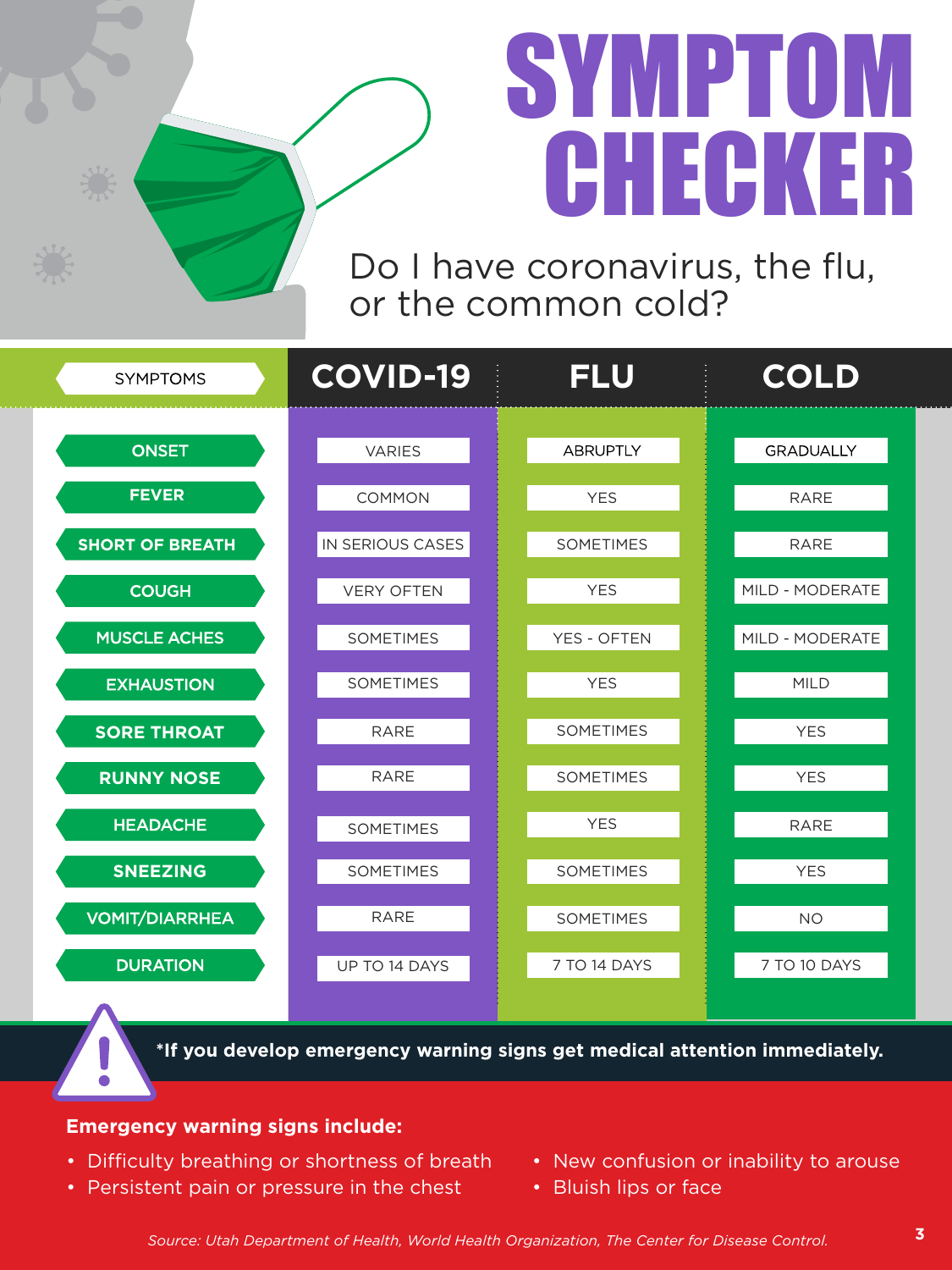# REDUCE THE RISK & SPREAD OF CORONAVIRUS



### HOW DOES COVID-19 SPREAD?

#### **Person-to-person spread**

- The disease can spread from person to person through small droplets from the nose or mouth which are spread when a person with COVID-19 coughs or exhales.
- People can also catch COVID-19 if they breathe in droplets from a person with COVID-19 who coughs out or exhales droplets.

#### **Contact with contaminated surfaces or objects**

• It may be possible that a person can get COVID-19 by touching a surface or object that has the virus on it and then touching their own mouth, nose, or possibly their eyes, but this is not thought to be the main way the virus spreads.

### **HOW CAN I PROTECT YOURSELF?**



Regularly clean your hands with an alcoholbased hand rub or wash with soap & water.



Avoid social gatherings in groups of 10 or more.



Maintain feet distance between yourself & anyone who is coughing or sneezing.



Clean & disinfect frequently touched objects & surfaces.



Avoid touching eyes, nose, mouth, & face with unwashed hands.



Stay informed on the latest developments about COVID-19.

*Source: Utah Department of Health, World Health Organization, The Center for Disease Control.*

This list is not all inclusive. For the most current information about COVID-19, please visit: **www.cdc.gov or www.coronavirus.utah.gov**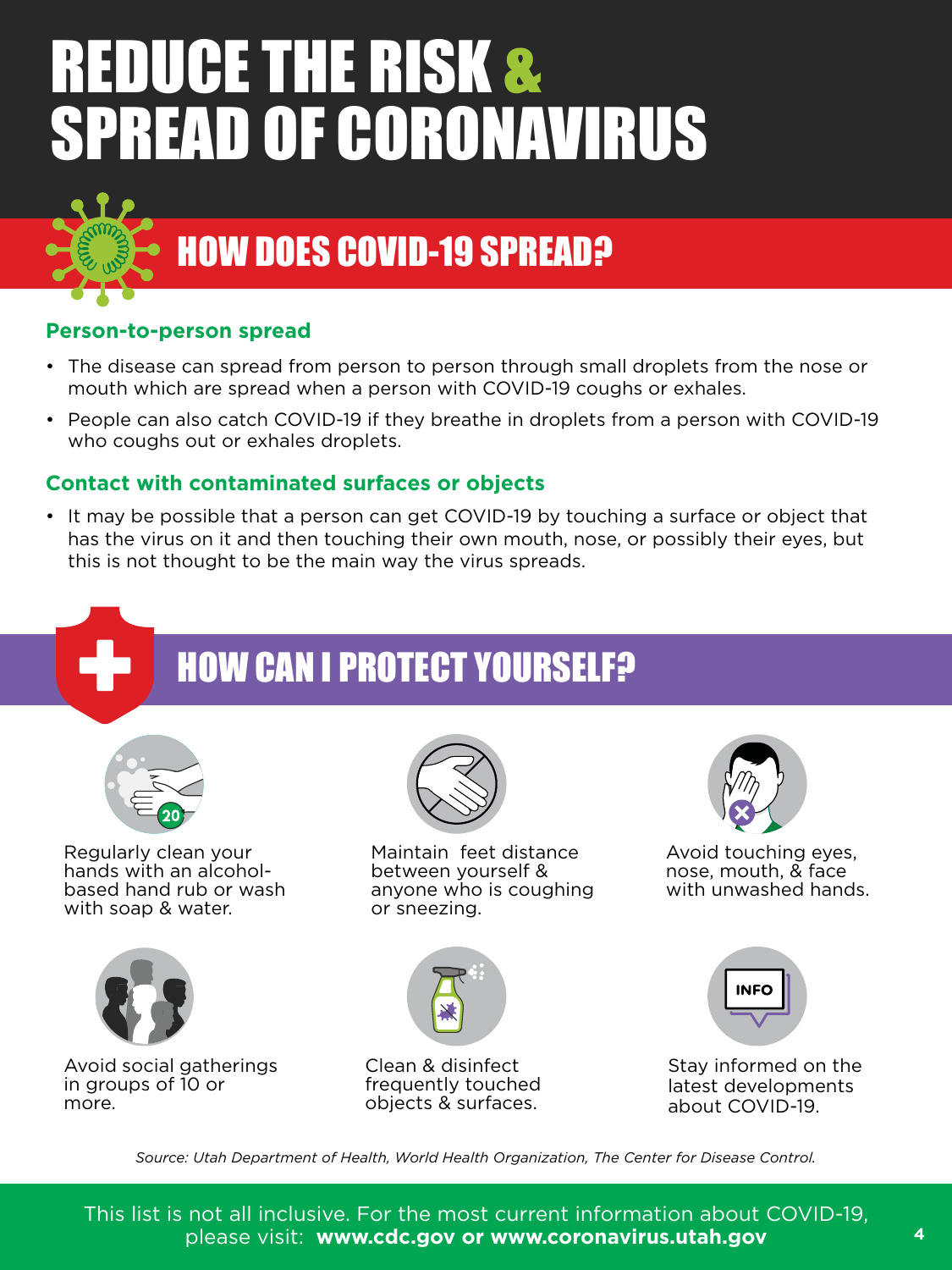# Managing COVID-19 Symptoms at Home

1. Avoid leaving your home and **6.** Constantine vourself into one **6.** quarantine yourself into one room of the house. Stay in a specific room and away from other people in your home.



2. Get plenty of rest and stay<br>hydrated. Use over-thehydrated. Use over-thecounter medicine to treat fever.



3. Monitor your symptoms.<br>
Seek prompt medical Seek prompt medical attention if your illness is worsening.\*



A void contact with people<br>Who may be at risk for severe Avoid contact with people complications from COVID-19 illness.



5. Avoid sharing personal items **10.**<br>Writing the records in your with other people in your household, like dishes, towels, and bedding.



Wash your hands often with soap and water for at least 20 seconds or clean your hands with an alcohol-based hand sanitizer that contains at least 60% alcohol.

Clean and disinfect all surfaces that are touched often, like counters, tabletops, and doorknobs.





Cover your mouth and nose with a tissue when you cough or sneeze or use the inside of your elbow.



Stay informed on the latest developments about COVID-19 by checking reliable sources such as www. cdc.gov.









**\*If you develop emergency warning signs get medical attention immediately.** 

#### **Emergency warning signs include:**

- Difficulty breathing or shortness of breath
- Persistent pain or pressure in the chest
- New confusion or inability to arouse
- Bluish lips or face

*Source: Utah Department of Health, World Health Organization, The Center for Disease Control.* **5**